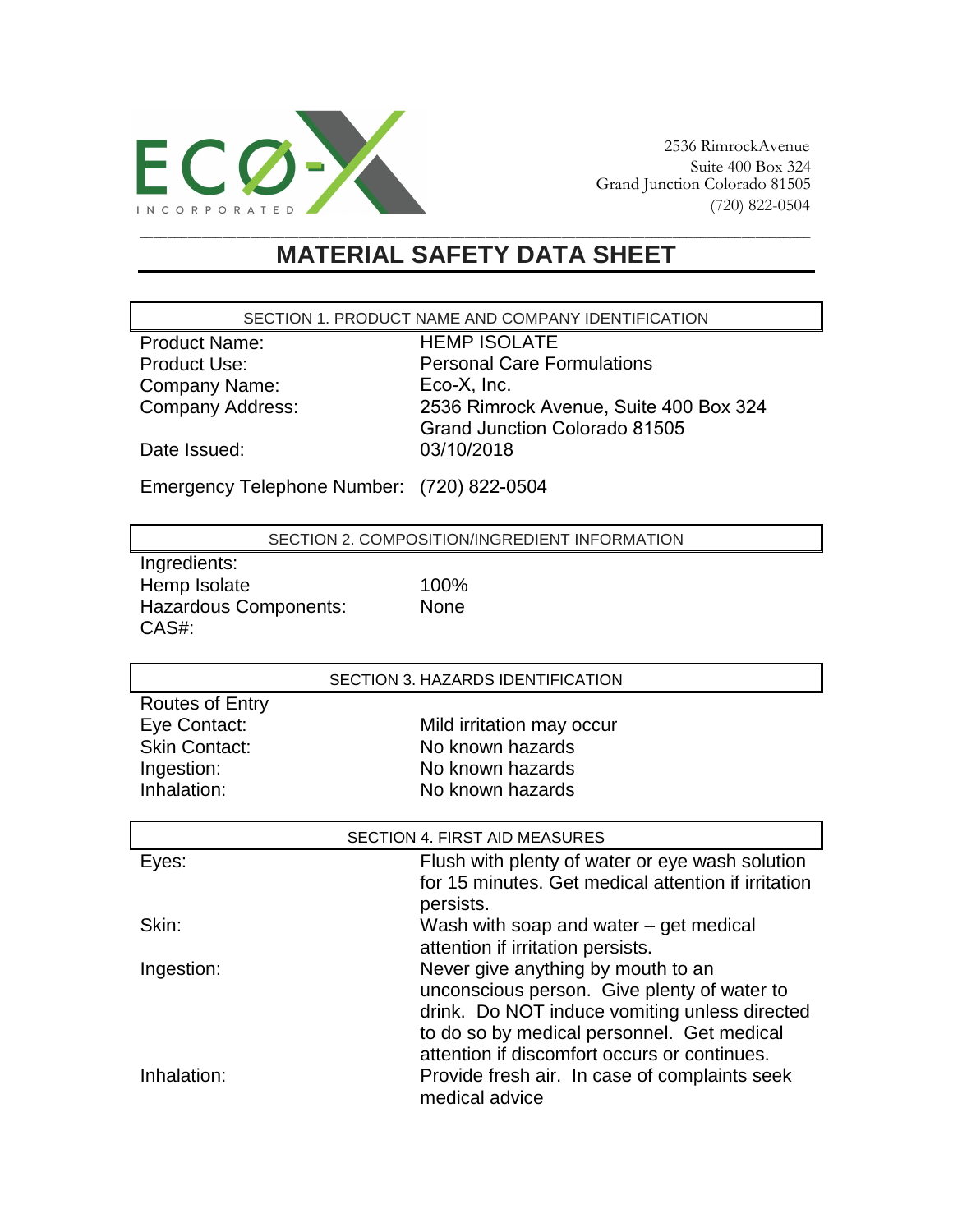|                                                 | SECTION 5. FIRE FIGHTING MEASURES                                                |  |
|-------------------------------------------------|----------------------------------------------------------------------------------|--|
| <b>Extinguishing Media:</b>                     | Dry Chemical, Carbon Dioxide, Fog, Foam                                          |  |
| <b>Special Firefighting</b>                     |                                                                                  |  |
| Procedures:                                     | Cool containers exposed to flame with water.                                     |  |
|                                                 | Limit the spread of dust/powder. Use air                                         |  |
|                                                 | supplied equipment for fighting interior fires.                                  |  |
| Unusual Fire &                                  | Combustible but no particular hazard.                                            |  |
| <b>Explosion Hazards:</b>                       | N/A                                                                              |  |
|                                                 | SECTION 6. ACCEDENTAL RELEASE MEASURES (STEPS FOR SPILLS)                        |  |
| Methods for Clean Up:                           | Absorb onto an inert, absorbent substrate and                                    |  |
|                                                 | sweep up. Wash area with soap and water.                                         |  |
|                                                 |                                                                                  |  |
| SECTION 7. HANDLING AND STORAGE                 |                                                                                  |  |
| Safe Handling:                                  | Keep away from sources of ignition and open                                      |  |
|                                                 | flames.                                                                          |  |
| <b>Storage Requirements</b>                     | Store in a cool, dry location, in a sealed.                                      |  |
|                                                 | Should not be stored at temperatures above                                       |  |
|                                                 | $30^{\circ}$ C                                                                   |  |
|                                                 |                                                                                  |  |
|                                                 | SECTION 8. EXPOSURE CONTROL/PERSONAL PROTECTION                                  |  |
| Eye:                                            | Safety glasses should be worn.                                                   |  |
| Skin/Body:                                      | Gloves should be worn.                                                           |  |
| Respiratory:                                    | Not needed under normal conditions of use.                                       |  |
| Other:                                          | Evaluate need based on application. Slip proof                                   |  |
|                                                 | shoes may be worn where spills may occur.                                        |  |
| Work/Hygiene Practice:                          | Normal work and hygiene practices for<br>handling non-hazardous liquid material. |  |
|                                                 |                                                                                  |  |
| SECTION 9. PHYSICAL AND CHEMICAL PROPERTIES     |                                                                                  |  |
| <b>Physical State:</b>                          | Powder                                                                           |  |
| Color:                                          | White/off white                                                                  |  |
| Odor:                                           | N/A                                                                              |  |
| pH:                                             | No data available                                                                |  |
| Vapor Pressure (mm Hg.):                        | No data available                                                                |  |
| Vapor Density (AIR = 1):<br><b>Flash Point:</b> | No data available<br>No data available                                           |  |
| <b>Melting Point:</b>                           | 66-68°C                                                                          |  |
| Solubility in Water:                            | Insoluble                                                                        |  |
|                                                 |                                                                                  |  |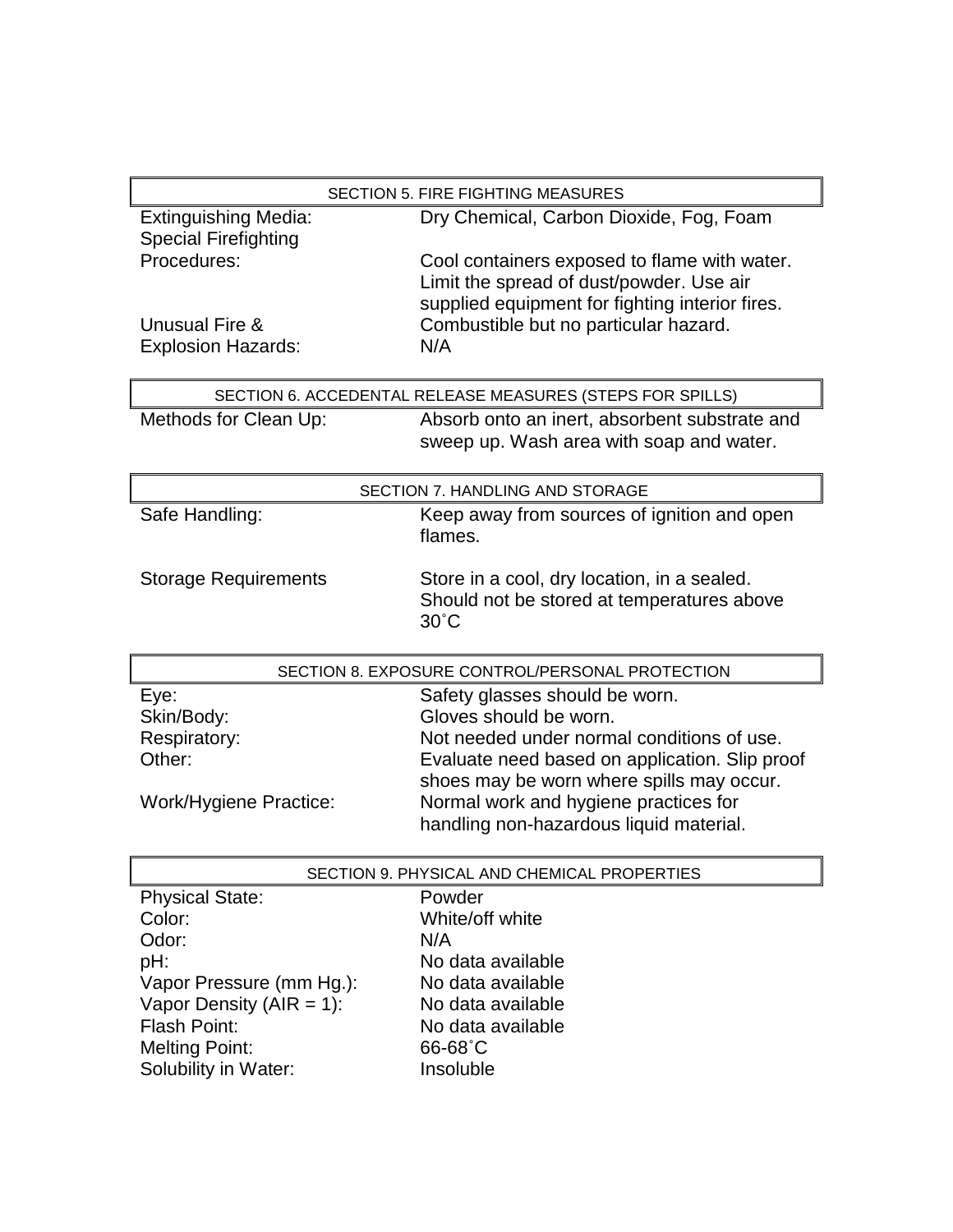## SECTION 10. STABILITY AND REACTIVITY Stability:<br>
Stable under normal conditions of use.<br>
Incompatibility<br>
Strong oxidizers, strong reducing agent Incompatibility Strong oxidizers, strong reducing agents,<br>
(Materials to Avoid): strong bases, strong acids strong bases, strong acids Conditions to Avoid: Moisture. Protect from light and heat Hazardous Decomposition or In case of fire, smoke can develop Byproducts: Hazardous Polymerization: Will Not Occur

| SECTION 11. TOXICOLOGICAL INFORMATION |                                                                                                  |
|---------------------------------------|--------------------------------------------------------------------------------------------------|
| Oral:                                 | Expected to possess a relatively low degree of<br>acute oral toxicity (expected LD50 - 50 mg/kg) |
| Dermal:                               | No data available                                                                                |
| Inhalation:                           | No data available                                                                                |
| <b>Medical Conditions</b>             | None                                                                                             |
| <b>Generally Aggravated</b>           |                                                                                                  |
| by Exposure:                          |                                                                                                  |
| Irritancy:                            | Skin: Not expected to be an irritant                                                             |
|                                       | Eyes: Contact with dust can lead to<br>mechanical irritation of the eyes                         |

| SECTION 12. ECOLOGICAL INFORMATION  |                                                                                                                                 |  |
|-------------------------------------|---------------------------------------------------------------------------------------------------------------------------------|--|
| Biodegradation:                     | <b>Ultimately Biodegradable</b>                                                                                                 |  |
|                                     |                                                                                                                                 |  |
| SECTION 13. DISPOSAL CONSIDERATIONS |                                                                                                                                 |  |
| <b>Waste Disposal Methods:</b>      | Do not put into sewer lines, surface waters or<br>groundwater. Dispose of according to local,<br>state and federal regulations. |  |
| SECTION 14. TRANSPORT INFORMATION   |                                                                                                                                 |  |
| <b>DOT Classification:</b>          | Not a DOT controlled material (USA).                                                                                            |  |
| Class/Division:                     | <b>NA</b>                                                                                                                       |  |
| <b>Proper Shipping Name:</b>        | <b>NA</b>                                                                                                                       |  |
| Label:                              | <b>None</b>                                                                                                                     |  |
| Packing Group:                      | <b>NA</b>                                                                                                                       |  |

ID Number: NA Hazard: NA

## SECTION 15. REGULATORY INFORMATION

## SECTION 16. ADDITIONAL INFORMATION